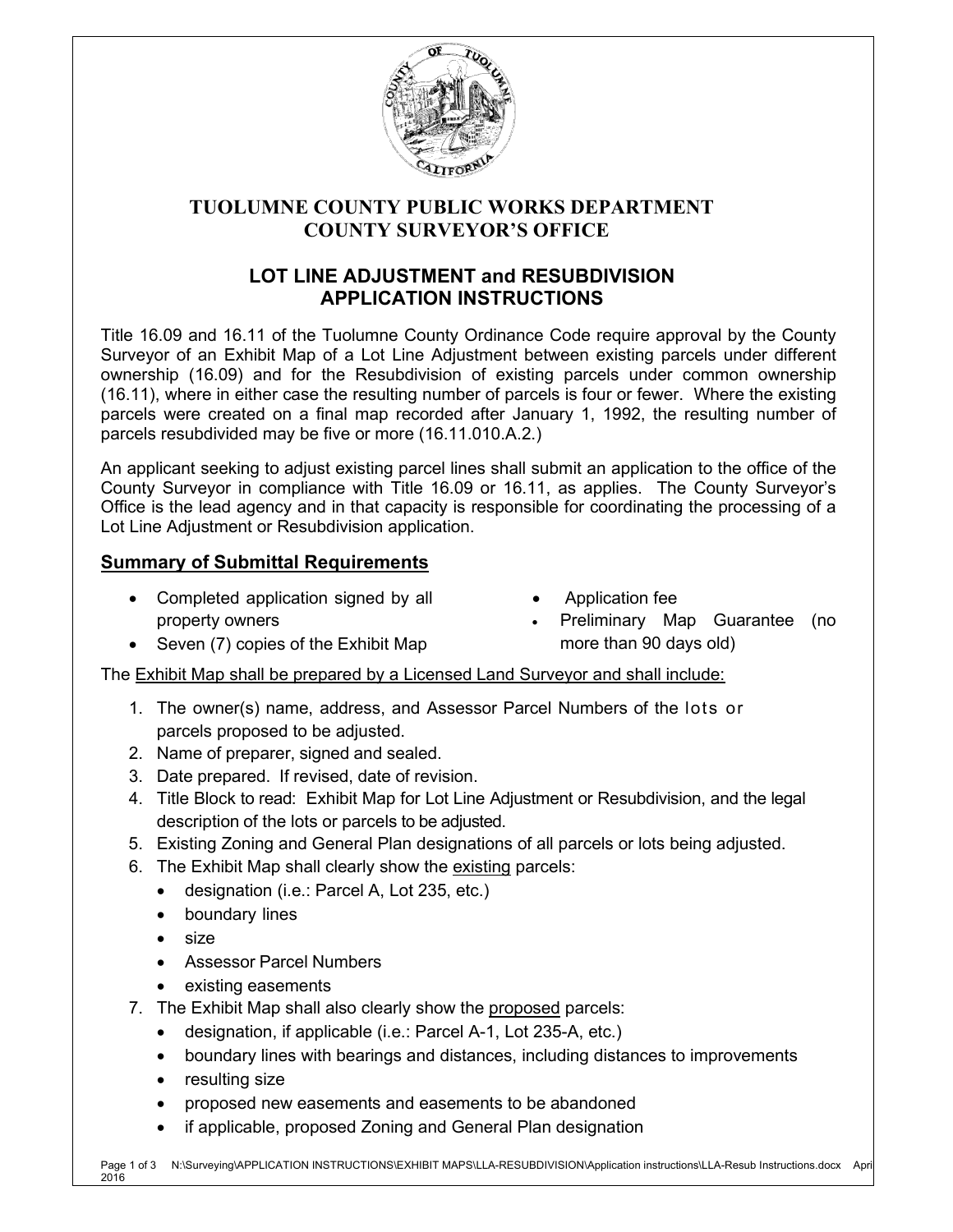# **Summary of Submittal Requirements (continued)**

- 8. North arrow to point away from the reader.
- 9. Scale of the map. (Standard Engineer's Scale)
- 10. The surveyed location of all existing improvements within 100' of the proposed parcel line(s) and their distance from the proposed parcel line(s). (i.e.: Buildings, wells, septic systems, leach lines, utility poles and lines, roads, utilities, easements, etc.)
- 11. Vicinity Map showing general location of parcels adjusted.

The Preliminary Map Guarantee, prepared by a Title Company (no more than 90 days old), shall cover all parcels being adjusted and shall include the County of Tuolumne as insured.

If applicable, letters of approval from each utility company with existing facilities, infrastructure or easements within the parcels or on the parcel lines affected by the adjustment, shall be submitted.

## **Review**

The County Surveyor's office will review the application for compliance with Title 16.09 or 16.11, as applicable.

The Planning Division will review the application to ensure the resulting lots or parcels conform to Title 17 of the Tuolumne County Ordinance Code.

The Environmental Health Division will review the application to ensure the resulting parcels conform to Title 13.04 and 13.16 of the Tuolumne County Ordinance Code.

The Building Division will review the application to ensure the resulting lots or parcels conform to Title 15.04 of the Tuolumne County Ordinance code.

The Roads Division will review the application to determine whether existing utilities, infrastructure, and easements will need to be relocated.

Upon completion of the reviews and in accordance with the findings, the County Surveyor will take action to approve, with conditions if applicable, or deny the application. The applicant will receive notice of the County Surveyor's decision.

## **Approval Expiration**

The approved Exhibit Map for Lot Line Adjustment or Resubdivision shall expire three years after its date of approval. Extensions may be granted by the County Surveyor for a period or periods not exceeding a total of three (3) additional years. A written request for extension of time must be submitted to the County Surveyor prior to the date of expiration. Failure to complete the Lot Line Adjustment or Resubdivision within the required time shall terminate all proceedings and no adjustment of the property shall be recorded without first obtaining approval of a new application for Lot Line Adjustment or Resubdivision.

### **Completion procedure**

### **Lot Line Adjustment**

The lot line adjustment shall be reflected in a deed(s) which must be evidenced by a County Surveyor's Consent to Record. A legal description(s) for each resulting lot or parcel in accordance with the approved Exhibit Map shall be submitted to the County Surveyor for examination and approval.